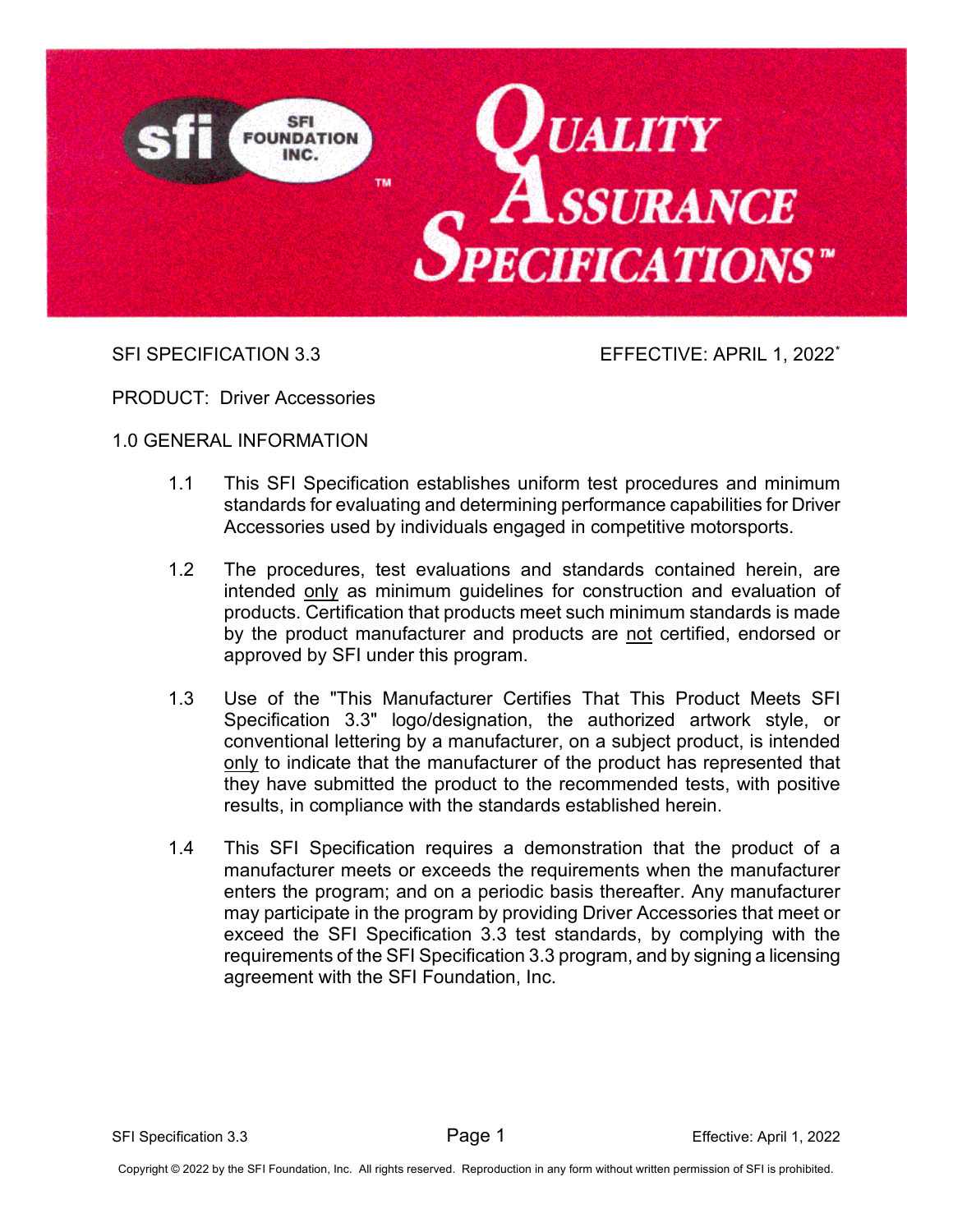- 1.5 Compliance with this specification is entirely voluntary. However, when a manufacturer provides Driver Accessories in compliance with all requirements of the SFI Specification 3.3 and enters into the licensing agreement with the SFI Foundation, Inc., they may certify that compliance with such standards is in accordance with the guidelines established herein.
- 1.6 Manufacturers wishing to participate in the program, in addition to the other requirements of this specification, must label each of their products with the manufacturer's name, trademark or symbol as well as the date of manufacture of the product.
- 1.7 No manufacturer may display the SFI logo/designation on their product unless the manufacturer has signed a licensing agreement with SFI and has successfully complied with all the requirements of this specification and the self-certification program.

# 2.0 DEFINITIONS

- 2.1 Driver Accessories: The various items that complement a driver's suit to protect the wearer. This specification covers gloves, underclothing, hoods, socks, shoes, boots, helmet supports, harness pads, arm restraints, helmet skirts, and sports bras.
- 2.2 Layers: Accessory material can be constructed of a single layer or multiple layers of fabric. An accessory's suitability or rating is based on the thermal protection capability of the material regardless of the number of layers.
- 2.3 After-flame time: The time an object continues to flame after the thermal load is removed.
- 2.4 FTM 191-1534: Federal Test Methods, Standard 191A, Textile Test Methods, Method 5134; Melting Point of Synthetic Fibers.
- 2.5 Any Driver Accessory pertaining to this specification shall remain as constructed by the original manufacturer and shall not be modified or altered by anyone else.

# 3.0 CONSTRUCTION

All accessories shall be made of fire resistant/retardant material except where noted. The weave of the material shall be continuous with no breaks, holes or separations except where necessary to provide functionality. Thread used for accessory construction shall be made of fire resistant/retardant material.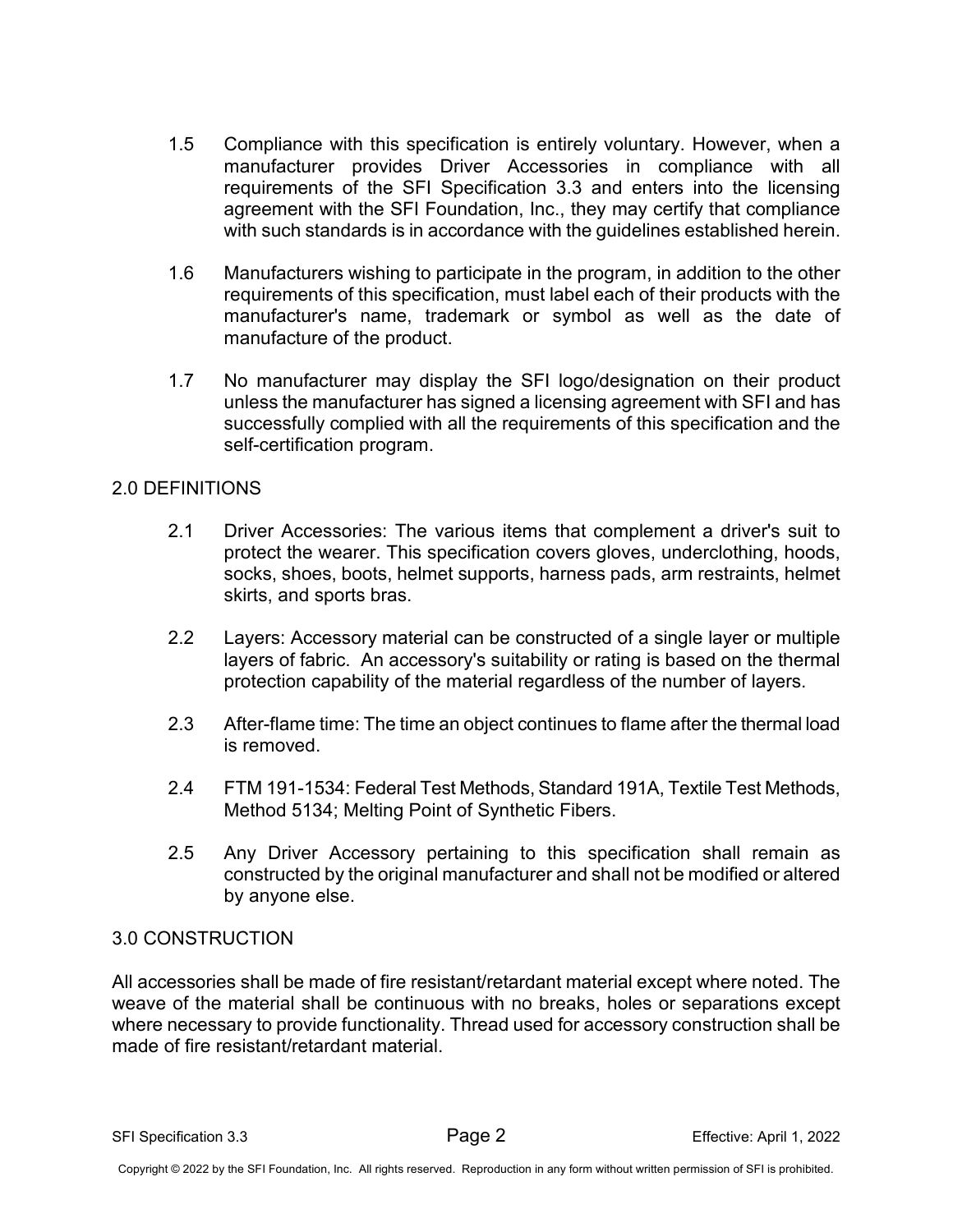# 3.1 GLOVES

Gloves shall have separate sections for each finger and thumb. The upper and lower halves of the glove may be constructed differently. Gloves may also be composed of a separate top covering, a separate bottom covering and separate coverings for the areas on the sides of the fingers (also called forchettes), all being of different construction. If a fastening mechanism is used, the mechanism is not required to be made of fire resistant/retardant material. On all gloves, the bottom covering and forchettes, if applicable, may not be made entirely of leather and must have a layer of material (which the manufacturer represents to be fire resistant/retardant) separating any leather from the driver's hand and it is not required to be tested. Gloves shall be rated by the amount of thermal protection provided by the material used. Sections shall be sewn together.

# 3.2 UNDERCLOTHING

Underclothing shall cover the body from the neck to the ankles and wrists. The garment shall be snugly fitting at the neck, ankles and wrists. It can be a one-piece garment or a two-piece, consisting of a top and pants.

## 3.3 HOODS

Hoods shall be snugly fitting at the neck and include a bib that extends at least six (6) inches (15.2cm) below the chin. There shall either be a single oval opening for both eyes or dual, individual circular openings for each eye.

# 3.4 SOCKS

Socks shall extend up the leg and should overlap with the underclothing and/or driver suit.

#### 3.5 SHOES AND BOOTS

Shoes and boots shall incorporate fire resistant/retardant material in the non-sole area. Other materials may be used providing they do not inhibit the protective capability of the assembly. Shoes shall have a standard configuration, with a minimum height of the back of the shoe of 0.15 times the length of the shoe, plus 3", when measured from a flat surface on which the shoe is resting, to the top of the back of the shoe. Boots shall extend up the leg at least six (6) inches (15.2cm). This dimension shall be taken at the rear of the boot, measured from the bottom of the sole to the top of the extension.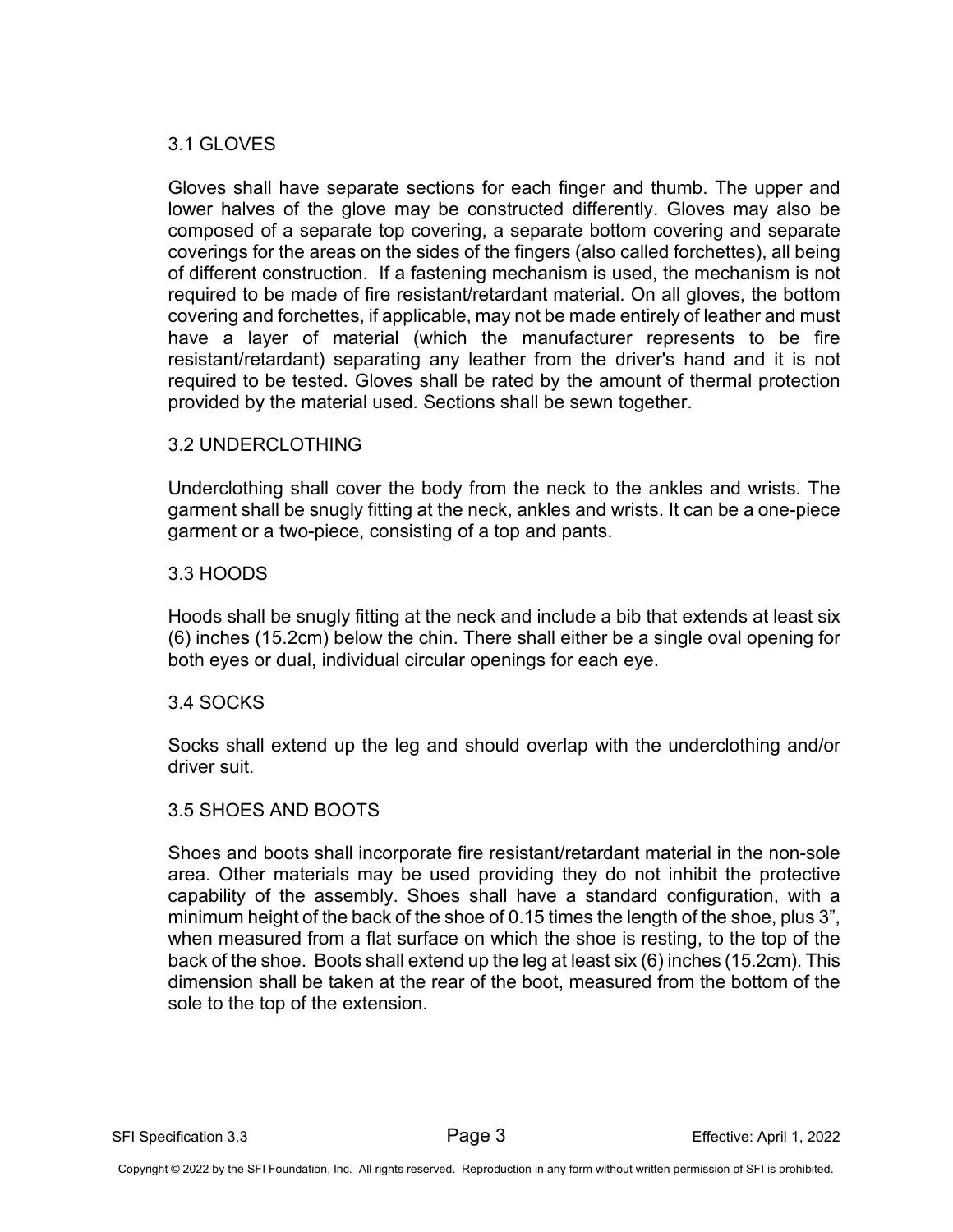# 3.6 HELMET SUPPORT

Helmet supports (also called neck braces and neck supports) shall have a fire resistant/retardant material covering. The padding or core material shall also be fire resistant/retardant. Helmet supports shall encircle the entire neck; 360 degrees. They shall have a break in the front or side and a device to fasten the ends together.

## 3.7 HARNESS PADS

Harness pads shall have a fire resistant/retardant material covering. The padding or core material shall also be fire resistant/retardant. The configuration shall either be a "U" shape with the opening in front and have provisions for the belts to slip through or they can be individual pads for each belt strap.

## 3.8 ARM RESTRAINTS

Arm restraints are not required to be made from fire resistant/retardant material. They shall be mounted on one end to the driver restraint lap belt and the other end to the arm or wrist. The minimum width for the portion of the arm restraint that wraps around the arm or wrist shall be 1 3/4 inches (4.4 cm) minimum. The lap belt end shall be mounted in such a manner as to prevent the arm from traveling outside of the driver's compartment. Each arm may have a separate strap or the restraint may have a "Y" configuration, with only one attachment to the lap belt. Any loose webbing end shall incorporate a design method to prevent the strap from completely pulling out of any hardware (d-rings, 3-bar slide, etc.) Examples of possible methods are shown below:



SFI Specification 3.3 Page 4 Effective: April 1, 2022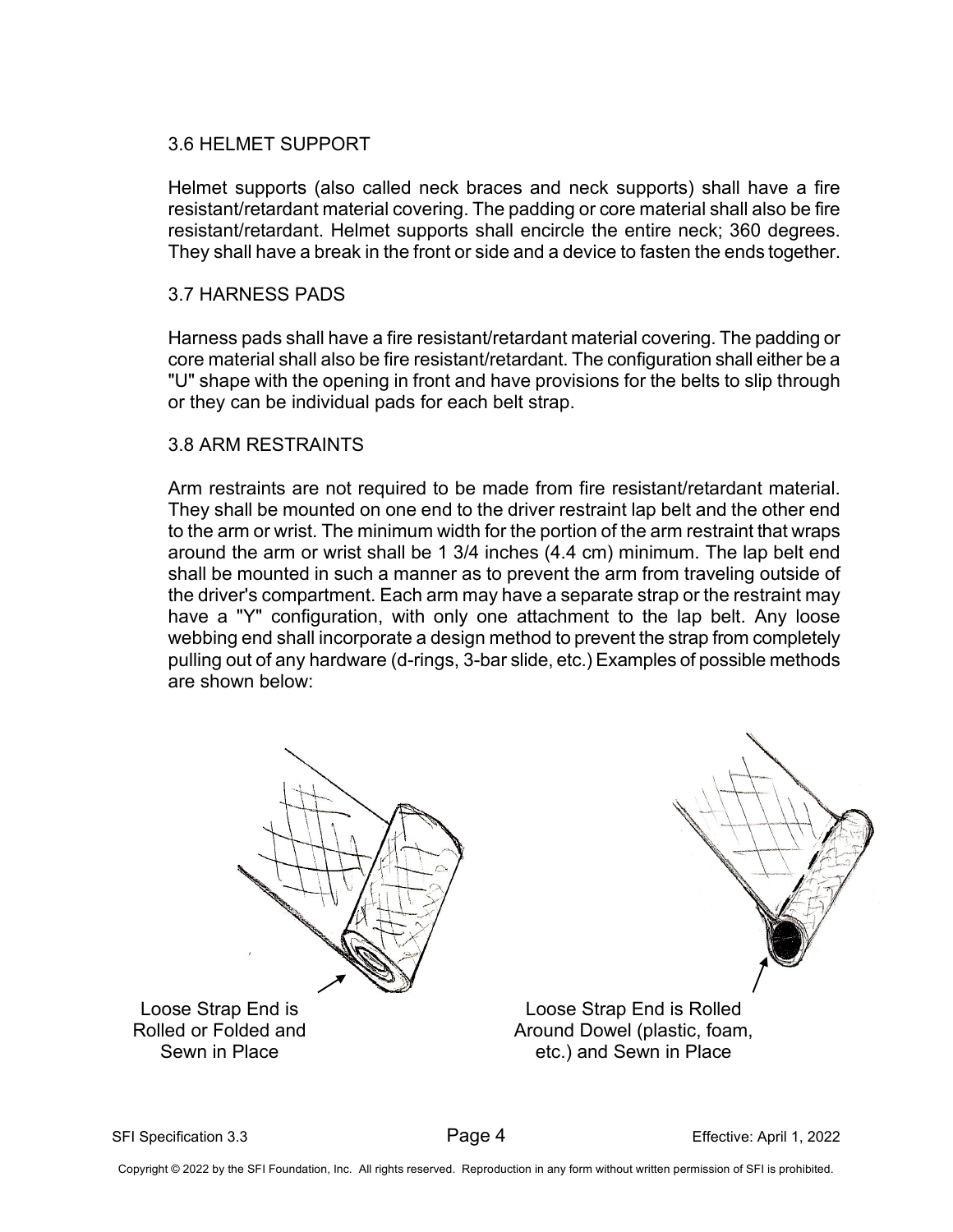# 3.9 HELMET SKIRT

Helmet skirts shall be constructed of fire resistant material and shall encircle the entire neck (360 degrees). Helmet Skirts that are used for drag racing shall be a minimum of eight (8) inches in length. Helmet skirts may be glued or sewn to the helmet lining, or may be attached to the inside or outside of the helmet with hook and loop closure. Any hook and loop closure must be of fire resistant material.

# 3.10 SPORTS BRA

Sports bras shall be constructed of fire resistant material. There shall be no wire, metal, or plastic construction.

# 4.0 MODEL CLASSIFICATION

Driver Accessory models are based on materials and construction. Any variation shall be considered a model change.

## 5.0 TESTING

## 5.1 TPP RATING

All accessories listed shall be subjected to this test. The test shall be conducted in accordance with SFI Technical Bulletin 3.2.

# 5.1.1 SAMPLES

The sample material shall be a representation of the actual accessory as stated in the technical bulletin. Three samples of each particular material shall be tested. If any material/construction combination of one accessory is identical to another, then only one need be tested. The samples may be a representation of the actual accessory if they comprise the identical material and construction method.

# A. GLOVES

A set of samples shall be tested for the top covering or half, the bottom covering or half and the forchettes, if applicable.

#### B. UNDERCLOTHING

If the underclothing consists of two pieces and both are made of identical material and construction, then either one may be tested. Otherwise, each piece shall be tested separately.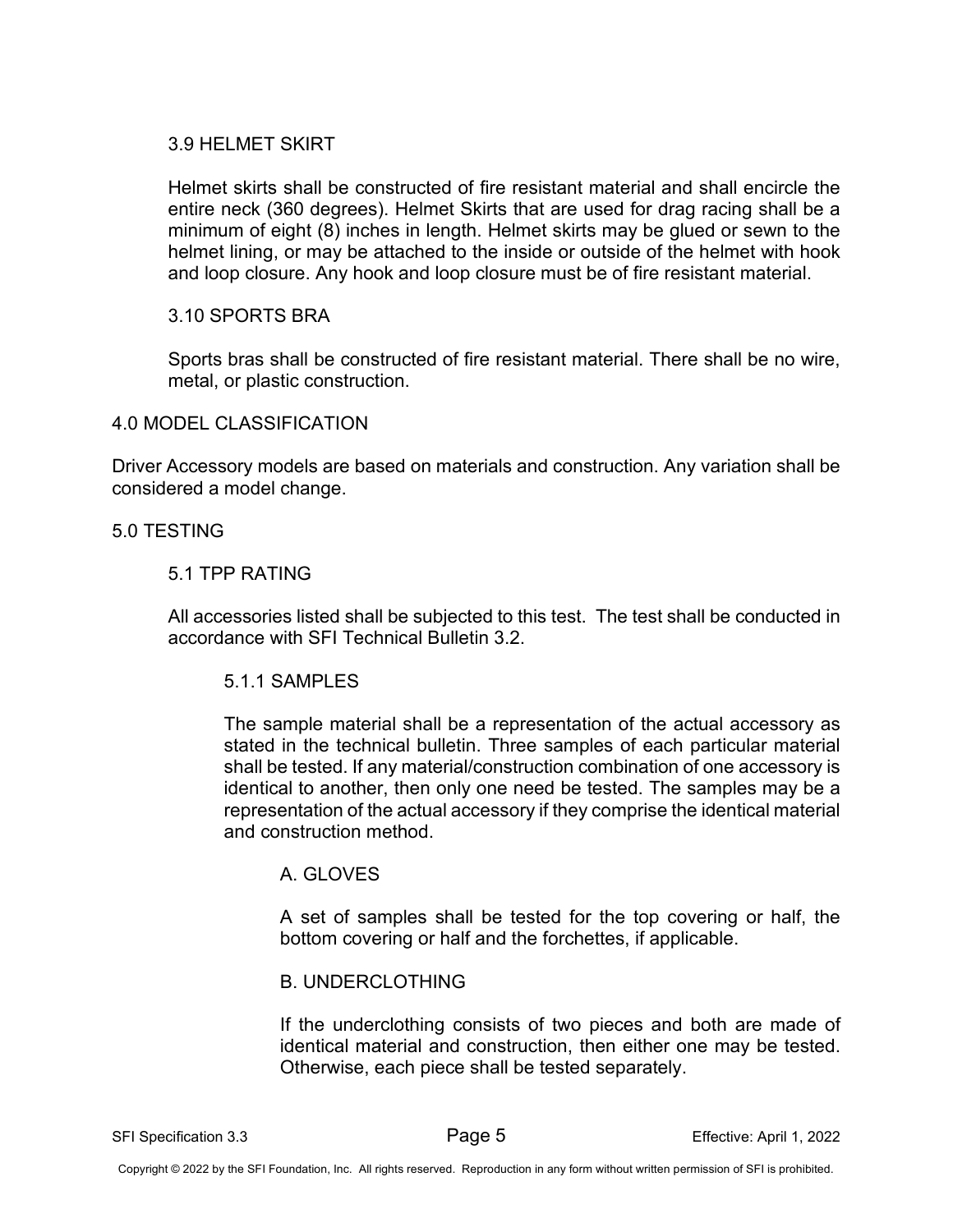C. HOODS AND SOCKS

The samples may be taken from any portion of the accessory.

D. SHOES AND BOOTS

The samples shall be material from the non-sole portion of the shoe or boot.

E. HELMET SUPPORTS AND HARNESS PADS

The samples shall be taken from the outer covering of the accessory, not including belt containment material, if applicable.

F. HELMET SKIRT

The samples may be taken from any portion of the accessory.

G. SPORTS BRA

The samples may be taken from any portion of the accessory.

# 5.2 FLAMMABILITY, FABRIC

All accessories that are required to undergo the TPP test shall be subjected to this test. The test shall be conducted in accordance with SFI 3.2 Technical Bulletin.

# 5.2.1 SAMPLES

The samples shall be provided as stated above in the previous section. If the accessory material consists of multiple layers, then only the outer layer is required to be tested, except for Underclothing, Hoods, Socks, Helmet Skirts, and Sports Bras, in which each different material layer shall be tested. However, if any non-fabric material such as leather is used as the outer layer of gloves or the soles of shoes, that material shall not be required to pass the flammability test.

# 5.3 FLAMMABILITY, PADDING MATERIAL

This test shall only be conducted on the padding material in helmet supports and harness pads. The test shall be conducted at an ambient temperature between 10˚C (50˚F) and 30˚C (86˚F).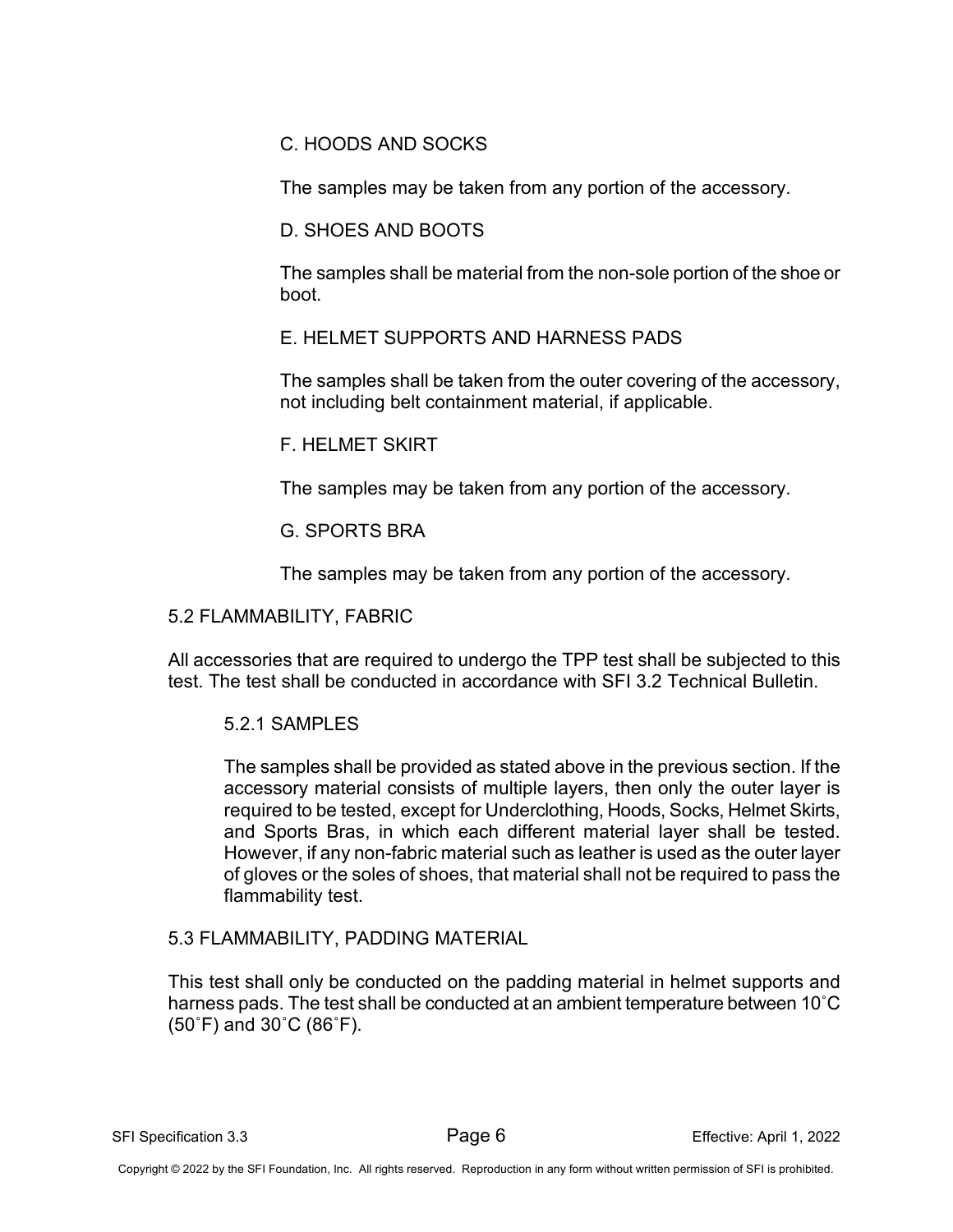#### 5.3.1 SAMPLES

Test sample shall be padding material from one (1) fully processed new harness pads or helmet supports with the outer covering removed, which is representative of harness pads or helmet supports currently produced or to be produced.

## 5.3.2 APPARATUS

# A. THERMAL LOAD

The thermal load shall be a Bunsen or Tirrill type burner with tube length of 3.75 ± 0.25 inches and inside diameter of 0.375 +0.06/-0.00 inch, at the flame location generating a measured temperature of 1550˚F.

## B. TIMING DEVICE

A timing device with an accuracy of  $+0.5$  seconds shall be used to measure the after-flame times.

#### C. FIXTURE

A fixture shall be used to support the padding sample.

# 5.3.3 PROCEDURE

The flame shall be adjusted to 1.5" in length and positioned perpendicular to the padding surface. The padding surface shall be subjected to the thermal load for a period of 15 ±1 seconds at a distance of 1" to 1.5" (surface of padding to flame tip). Simultaneous with the removal of the flame, the timing device shall be activated. Determine the after-flame time.

#### 5.4 FLAMMABILITY, GLOVE SEAMS

This test shall only be conducted on the construction seams of the fingers of gloves. This test shall be conducted in accordance with SFI 3.2 Technical Bulletin Flammability Test, with the following modifications.

#### 5.4.1 SAMPLES

Test sample shall be one (1) fully processed new glove which is representative of gloves currently produced or to be produced.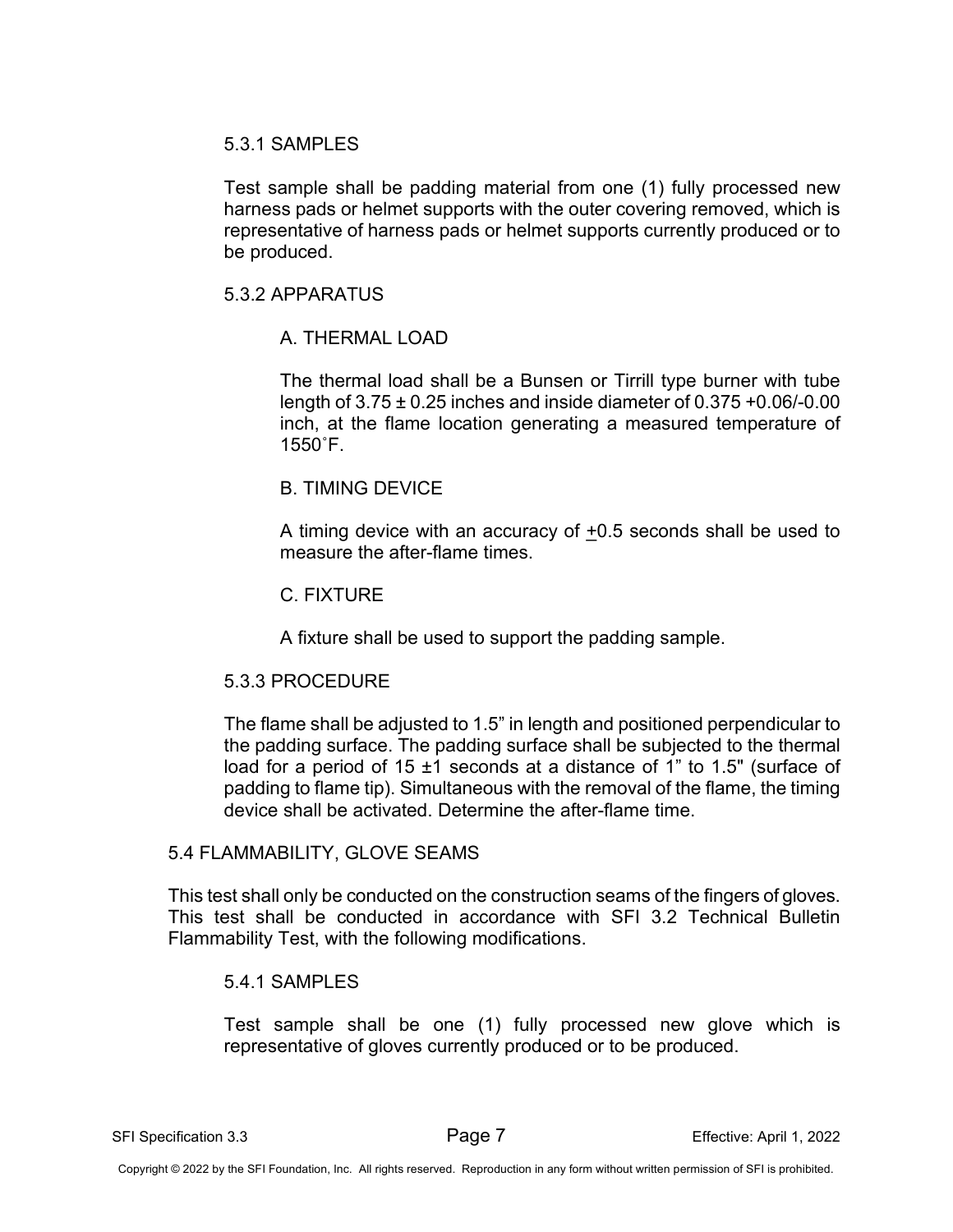# 5.4.2 PROCEDURE

A. Each finger and thumb to be tested shall be isolated from the other fingers of the glove by folding and securing the other fingers away from the gas burner.

B. The finger shall be filled with a metal rod. The diameter of the rod shall simulate the diameter of the finger of the wearer of the glove. The end of the rod shall be rounded.

C. The top of the finger shall be in contact with the flame.

D. Determine the afterflame time only.

E. For each test, note the condition of the seam and materials around the seam.

F. Repeat the test procedure for each finger and thumb on the sample glove.

# 5.5 THREAD HEAT RESISTANCE

All accessories that are required to undergo the TPP test shall be subjected to this test. The test shall be conducted in accordance with FTM 191-1534 unless otherwise specified.

# 5.5.1 SAMPLES

The sample material shall be identical to the thread used in the actual construction of the accessory. Sufficient material for at least three tests shall be supplied.

# 5.5.2 PRECONDITIONING

Samples shall be conditioned at a temperature of 21  $\pm$ 1 degrees Celsius { $^{\circ}$ C} (70  $\pm$ 2 degrees Fahrenheit  $\{^{\circ}F\}$ ) at a relative humidity of 65  $\pm$ 5 percent for one hour. Samples shall be tested not more than five minutes after removal from conditioning.

# 5.5.3 PROCEDURE

Conduct the test three times. The samples shall be tested to a temperature of 260 ±2°C (500 ±4°F).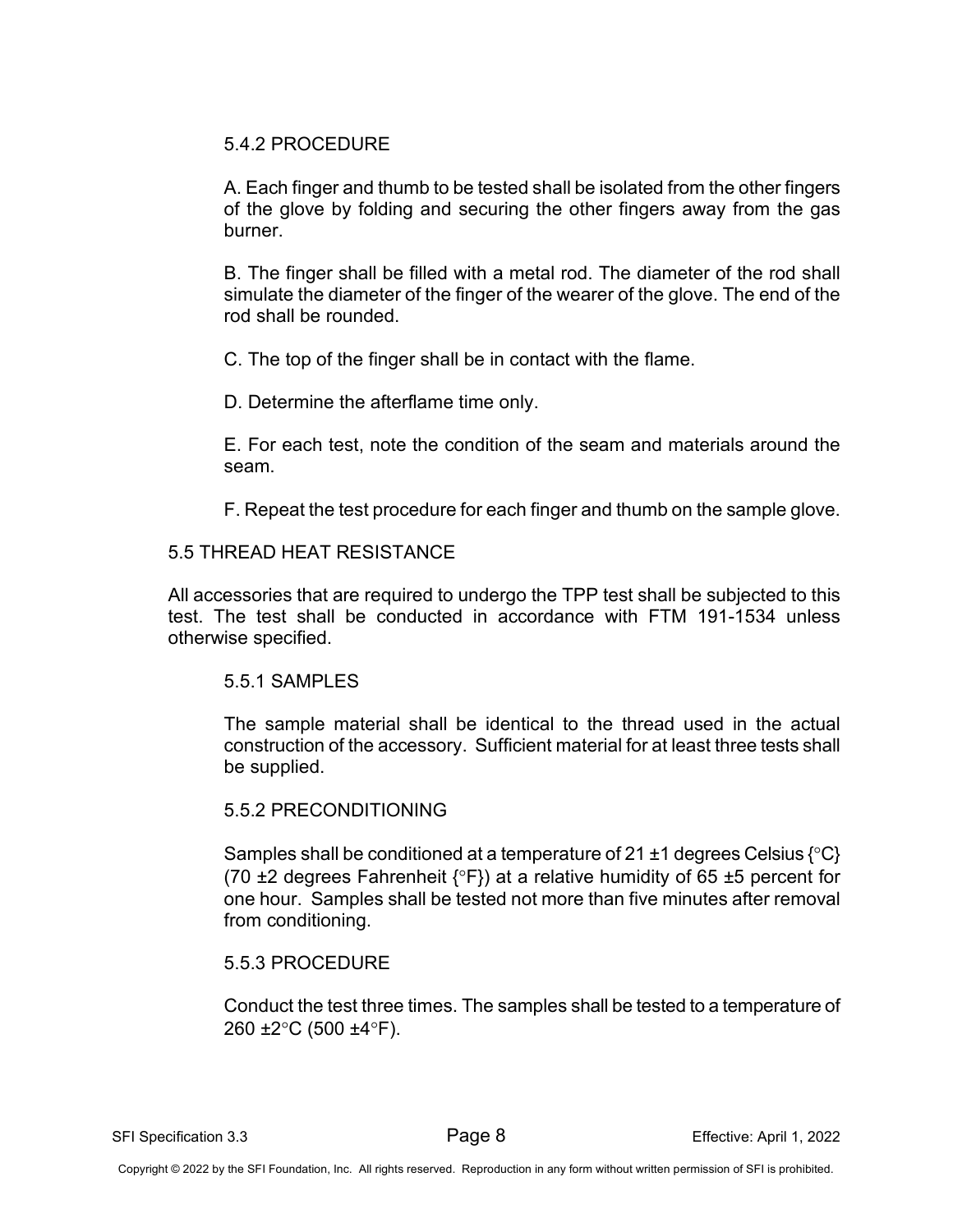# 5.5.4 INTERPRET RESULTS

For each sample, determine its condition at the specified temperature.

## 5.6 TENSILE STRENGTH

This test shall only be conducted on arm restraints. Each configuration shall be tested. If the straps are separate, two restraints shall be tested. For a "Y" configuration, only one need be tested.

## 5.6.1 SAMPLES

Test samples shall be fully processed new arm restraints which are representative of arm restraints currently produced or to be produced. All necessary mounting hardware along with mounting instructions shall be supplied with the arm restraint.

## 5.6.2 APPARATUS

# A. TEST MACHINE

The test machine shall be capable of applying a minimum tensile load of 400 pounds {lb} (1779.2 newtons {N}) with an excursion travel of four (4) to ten (10) inches per minute {ipm} (10.2 to 25.4 centimeters per minute {cmpm}), and shall have adequate instrumentation to verify the test load. The test machine shall also be in calibration and traceable to the National Institute of Standards and Technology (NIST).

# B. TEST FIXTURE

The test fixture shall duplicate the mounting method of the arm restraint on both ends and be capable of withstanding the applied load. A cylinder with the approximate diameter shall be used to simulate the arm or wrist.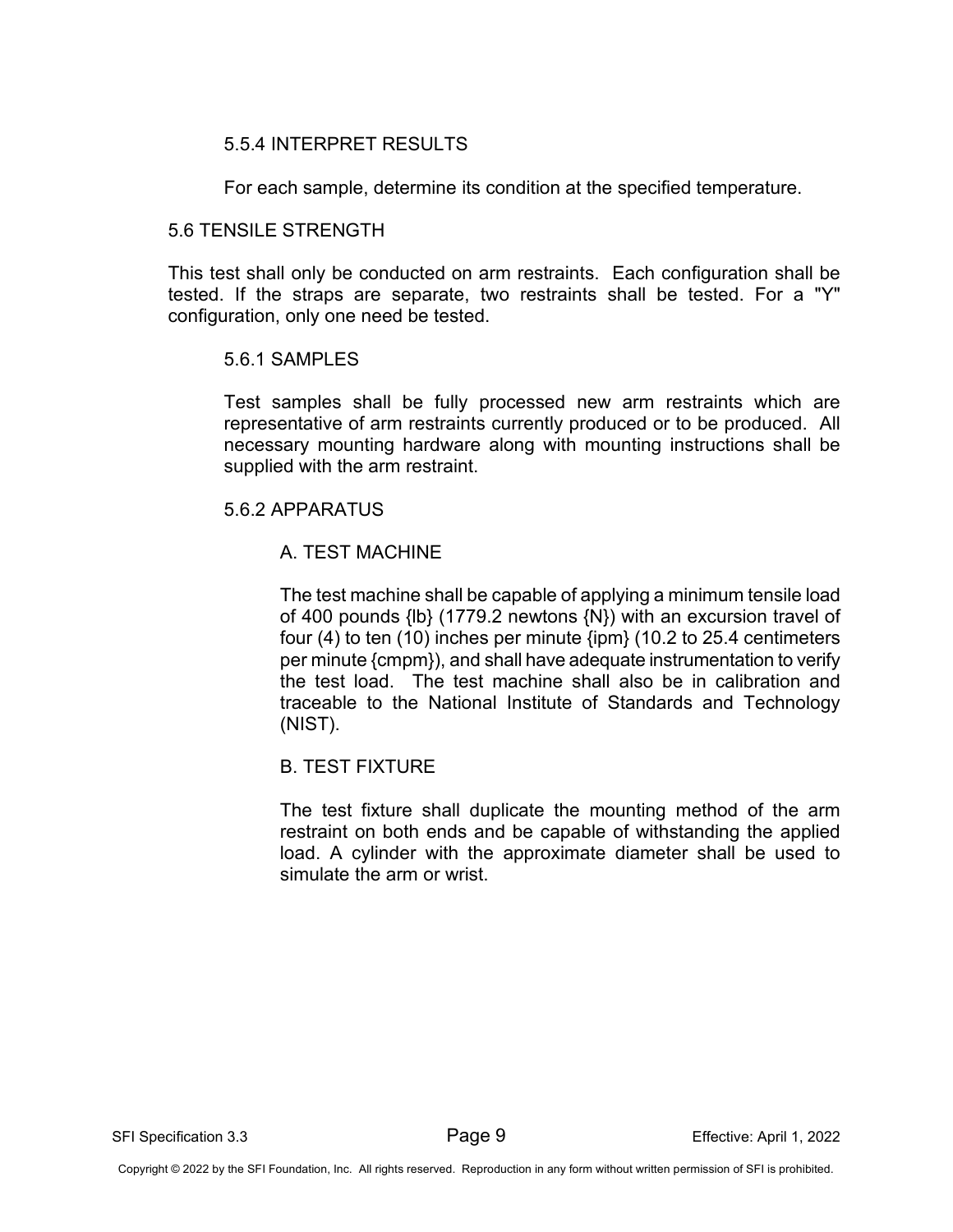# 5.6.3 PROCEDURES

- A. In one head of the test machine, mount the fixture to simulate the lap belt. Connect the corresponding end of the restraint to the fixture. Connect the other end to the solid cylinder, which shall be fixed to the other head. If the restraint uses a "Y" configuration, mount only one of the arm straps to the cylinder. If the strap has a connection device and/or adjustment hardware, connect and adjust per manufacturer's instructions. The strap, strap hardware and heads shall be in axial alignment. Mark the webbing at adjusters so that slippage can be measured.
- B. Using an excursion rate of  $two(2)$  ipm  $(5.1cmpm)$ , apply an increasing load to the restraint device. Continue until a load of 400 +10/-0 lb (1779.2 +44.5/-0 N) is applied. Hold at that level for ten seconds, then release the load.
- C. If the "Y" configuration is used, repeat the procedure for the other arm strap.

# 6.0 PROOF OF COMPLIANCE

Driver Accessory manufacturers are required to provide the following information to enroll in this program:

# 6.1 TEST RESULTS

Test results shall be documented in a test report.

# 6.1.1 TPP RATING

An accessory shall be evaluated by the rating received when tested in accordance with SFI Technical Bulletin 3.2.

# A. GLOVES

A Glove shall be classified by the TPP rating of the top covering or half, as represented by the material tested. The material shall be considered to have passed the TPP test if it qualifies for an SFI grade as delineated in Table 1. In order to fulfill the requirements for a given grade, the other portions of the glove, if applicable, must satisfy the following requirements, as represented by the material tested. The bottom covering or half, as represented by the material tested, shall have a TPP rating equal to or greater than 40 percent of the value required for the top or meet the requirements for SFI grade 1,

SFI Specification 3.3 Page 10 Effective: April 1, 2022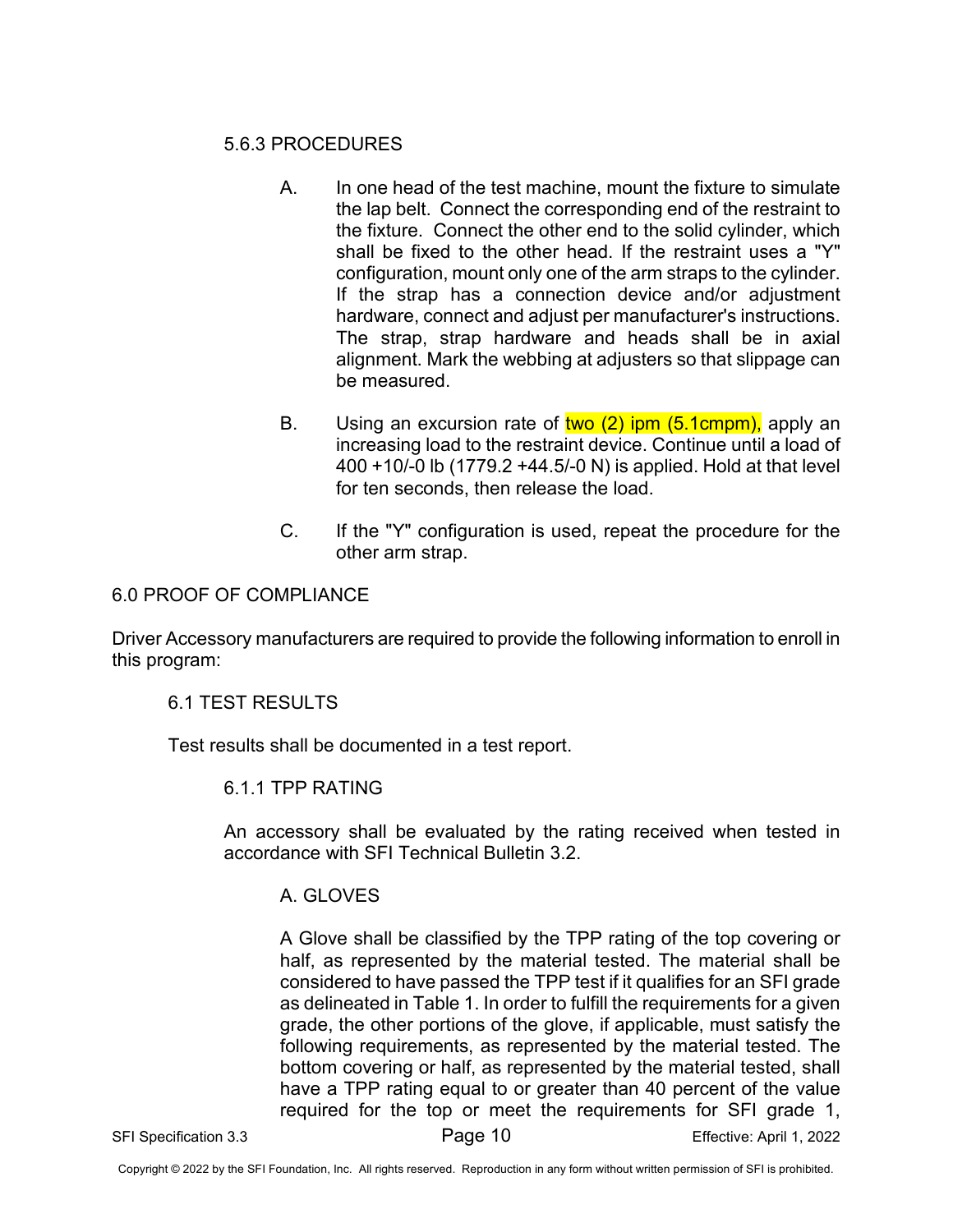whichever is greater. The forchettes, as represented by the material tested, shall have a TPP rating equal to or greater than 20 percent of the value required for the top or meet the requirements for SFI grade 1, whichever is greater. A glove not able to meet this criteria shall be downgraded to a level where all sections conform to the required values. For grade 1, only the top covering or half, as represented by the material tested, is required to pass the TPP requirements. Abbreviations used: calories {cal}, centimeters {cm}, watts {W}, seconds {sec} and not applicable {na}.

| <u>Table 1</u> |                     |                     |                     |                     |                     |                     |
|----------------|---------------------|---------------------|---------------------|---------------------|---------------------|---------------------|
|                | <b>TPP Rating</b>   |                     |                     |                     |                     |                     |
| <b>SFI</b>     | Top                 |                     | <b>Bottom</b>       |                     | <b>Forchettes</b>   |                     |
| Grade          | Cal/cm <sup>2</sup> | $W\text{-sec/cm}^2$ | Cal/cm <sup>2</sup> | $W\text{-sec/cm}^2$ | Cal/cm <sup>2</sup> | $W\text{-sec/cm}^2$ |
| 1              | 6<br>$\geq$         | > 25.1              | <b>NA</b>           | <b>NA</b>           | <b>NA</b>           | <b>NA</b>           |
| 5              | > 19                | > 79.6              | > 7.6               | > 31.8              | 6.0<br>$\geq$       | > 25.1              |
| 10             | > 38                | > 159.1             | > 15.2              | > 63.6              | > 7.6               | > 31.8              |
| 15             | 60<br>$\geq$        | > 251.2             | > 24.0              | >100.5              | > 12.0              | > 50.2              |
| 20             | > 80                | > 335.0             | > 32.0              | > 134.0             | >16.0               | > 67.0              |
| 25             | >100                | >418.7              | >40.0               | >167.5              | > 20.0              | > 83.7              |
| 30             | >120                | > 502.4             | > 48.0              | > 201.0             | > 24.0              | >100.5              |

B. UNDERCLOTHING, HOODS, SOCKS, HELMET SUPPORTS HARNESS PADS AND SPORTS BRAS

Underclothing, hoods, socks, helmet supports, harness pads and sports bras shall have a minimum TPP rating of 6.0 cal/cm<sup>2</sup> (25.1 Wsec/cm<sup>2</sup>) to be acceptable, as represented by the material tested.

C. SHOES AND BOOTS

Shoes and boots shall have a minimum TPP rating of 19.0 cal/cm2  $(79.6 \text{ W}-\text{sec/cm}^2)$  to be acceptable, as represented by the material tested.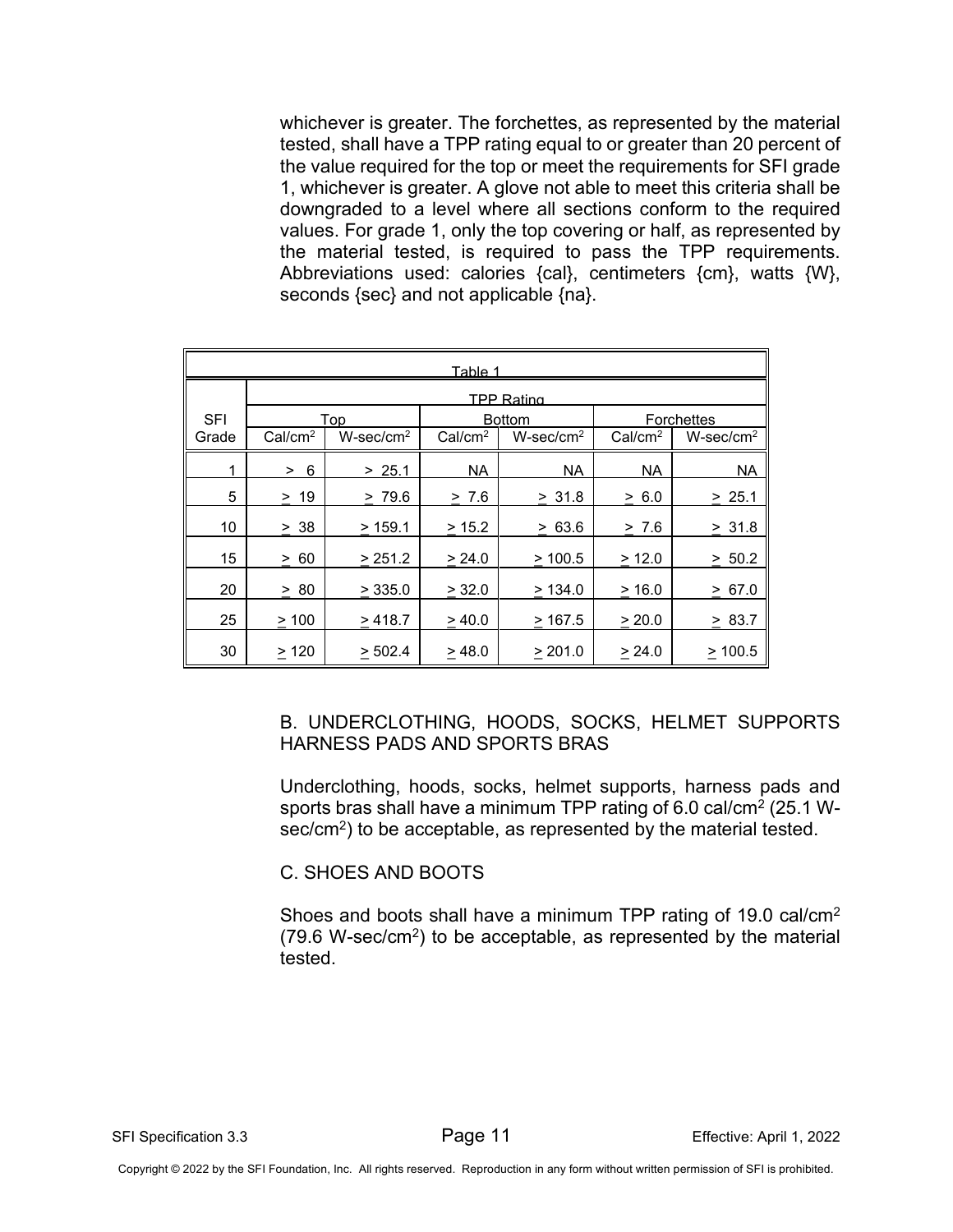# D. HELMET SKIRT

A Helmet Skirt shall be classified by the TPP rating. The material shall be considered to have passed the TPP test if it qualifies for an SFI grade as delineated in Table 2.

| Table 2    |                     |                     |  |  |  |
|------------|---------------------|---------------------|--|--|--|
| <b>SFI</b> | <b>TPP Rating</b>   |                     |  |  |  |
| Grade      | Cal/cm <sup>2</sup> | $W\text{-sec/cm}^2$ |  |  |  |
| 5          | $\geq 19$           | $\geq 79.6$         |  |  |  |
| 10         | $\geq 38$           | $\geq 159.1$        |  |  |  |

# 6.1.2 FLAMMABILITY, FABRIC

All accessories, as represented by the material tested in accordance with SFI Technical Bulletin 3.2, shall be considered to have passed the flammability test if each layer that is required to be tested passes the criteria listed below.

# A. INTERPRET RESULTS

The average after-flame time for all samples shall be 2.0 seconds or less for the layer to pass. The average char length for the five samples shall be six (6) inches (15.2cm) or less for the layer to pass. Any melting or dripping of the material shall be cause for test failure.

# 6.1.3 FLAMMABILITY, PADDING MATERIAL

The after-flame time shall be ten seconds or less.

# 6.1.4 FLAMMABILITY, GLOVE SEAMS

The average after-flame time for all finger and thumb tests shall be 2.0 seconds or less. Also, any melting, dripping, or splitting of the seam or material around the seam shall be cause for test failure.

# 6.1.5 THREAD HEAT RESISTANCE

At least two of the samples shall not melt, i.e. change from solid to liquid or be consumed, at the test temperature.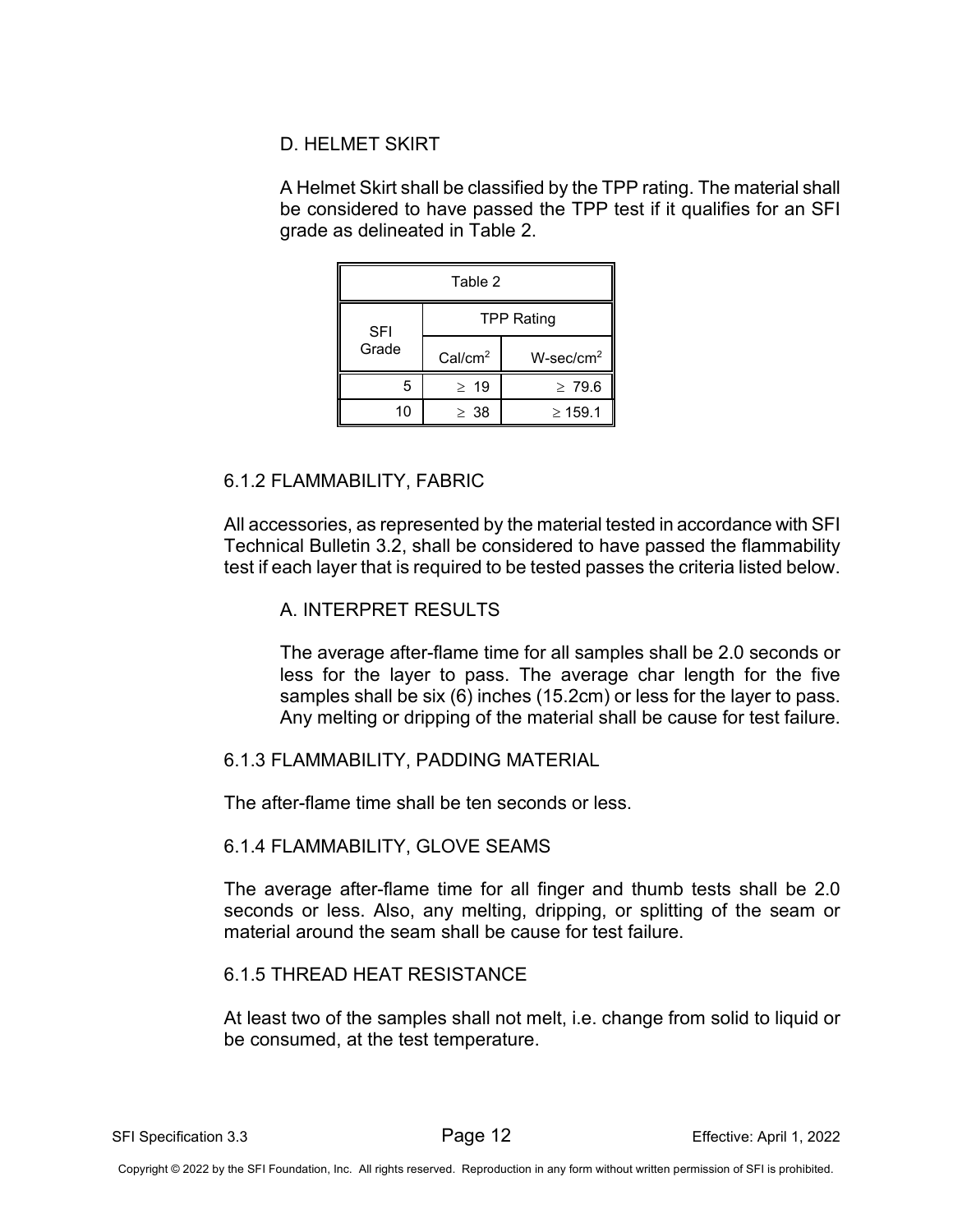# 6.1.6 TENSILE STRENGTH

# A. ARM RESTRAINTS

The arm restraints shall pass the tensile strength test if, for each strap tested, it is able to maintain the test load for ten seconds, and slippage though any adjuster is less than one inch.

# 7.0 TEST REPORTS

A separate test report, or set of test reports if required, shall be submitted for each product model. If more than one test facility is required to complete all necessary tests, then a separate test report shall be submitted from each one. A test report shall be submitted for each component, if tested separately. The test facility shall assign a unique number to each test report. This number along with the report date and page number shall appear on each page. Each test report shall include:

# 7.1 RELEVANT INFORMATION

- 7.1.1 Manufacturer's name, contact name, address and telephone number.
- 7.1.2 Name, address and telephone number of the test facility.
- 7.1.3 Name and signature of the responsible test supervisor.
- 7.1.4 Actual date of the test.
- 7.1.5 Specification number and effective date.
- 7.1.6 Product name, description and model designation.
- 7.1.7 Component name and description.
- 7.1.8 Photograph of submitted arm restraints.

# 7.2 TESTS

Each test conducted shall be listed showing the test name, apparatus used, procedure used and test results obtained along with any other appropriate information.

# 7.3 AUTHENTICATION

Test reports shall be authenticated and stamped by a Professional Engineer who is registered in the state in which the testing is conducted. If necessary, SFI may allow an equivalent entity to provide authentication.

SFI Specification 3.3 Page 13 Effective: April 1, 2022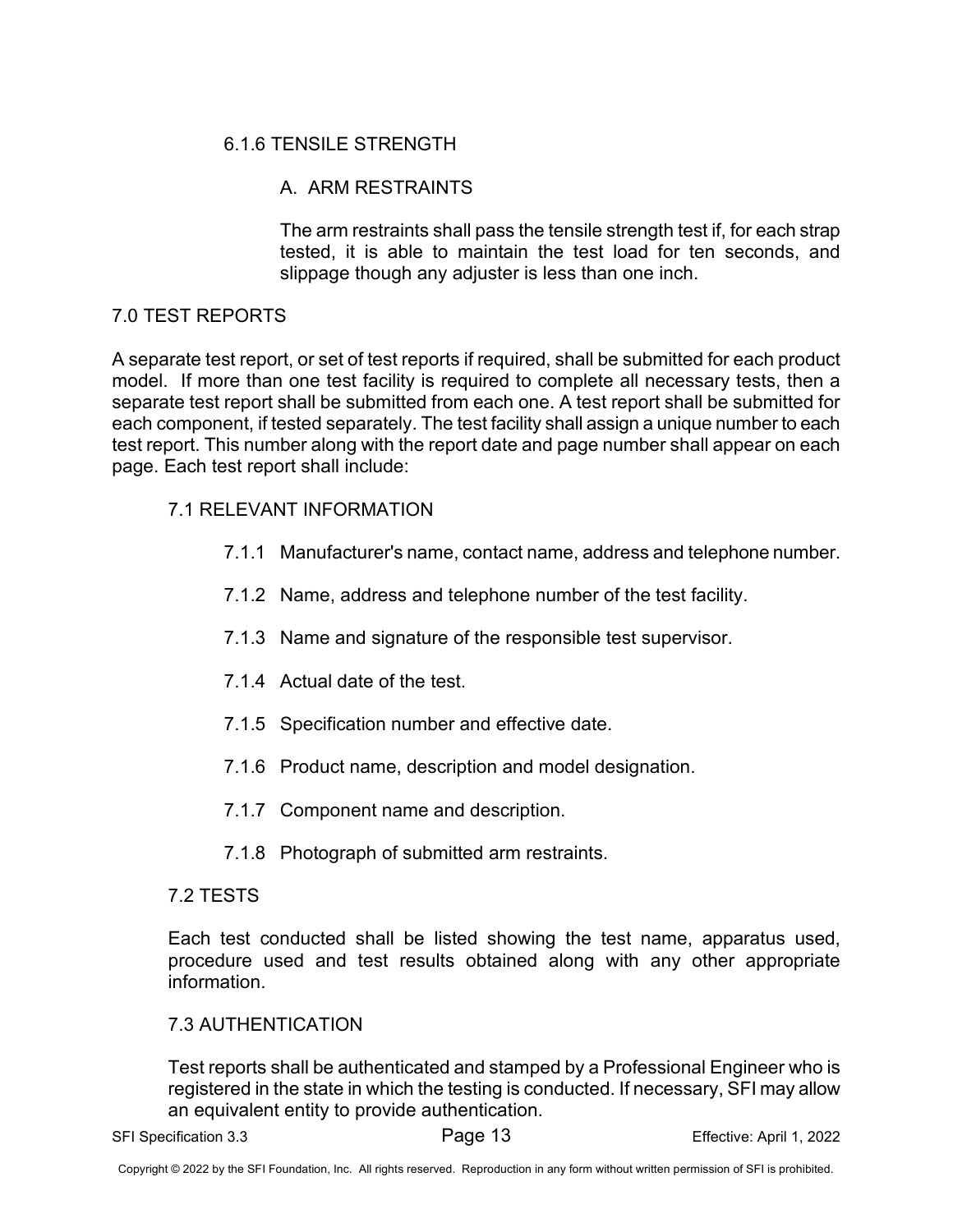# 8.0 INITIAL DESIGN VALIDATION

To receive initial recognition from SFI as a participant in the SFI Specification 3.3 Program, the manufacturer must submit to SFI all information delineated in the Proof of Compliance section. This information shall be provided for each Driver Accessory model offered by the applicant that is to be included in the program. Any change in design, materials and/or methods of manufacturing not specifically excluded is considered a model change and, therefore, requires initial design validation.

# 9.0 PERIODIC REVALIDATION

Test reports with successful test results must be submitted to SFI at least once every 24 month period following the date of the initial design validation test for driver accessories manufactured by the participant. If multiple test reports are required to obtain all test results, then the earliest test date shall be used to determine when the periodic revalidation reports are due. Also, SFI shall retain the option to conduct random audit reviews. SFI shall purchase the product on a commercial basis and test for compliance to the specification. The submitting manufacturer shall reimburse SFI for all audit costs.

# 10.0 CERTIFICATION OF COMPLIANCE

Upon demonstration of successful compliance with all the requirements of the specification and the self-certification program and upon entering the licensing agreement with SFI, the manufacturer may advertise, present and offer the Driver Accessories for sale with the representation that their product meets the SFI Specification 3.3. Continuing certification is contingent upon the following additional considerations: (1) the product shall be resubmitted for testing following any change in design, materials and/or methods of manufacturing not specifically excluded, and (2) periodic revalidation test reports are submitted when due to SFI.

# 11.0 CONFORMANCE LABELS

The conformance label is a patch. Each individual accessory shall have a patch attached to the exterior surface. On gloves, the patch shall be on the upper cuff area of each glove, or readily visible on the inside of the cuff area. On one-piece underclothing or the top of underclothing, the patch shall be sewed to the left sleeve facing outward, between the wrist and the elbow, or sewn to left side of the shirt hem. On pants, the patch shall be sewed on the left side at the belt line. On hoods, the patch shall be sewed on the outside lower bib area in the front. On each sock, the patch shall be on the outside surface above the ankle. On each individual shoe and boot, the patch shall be on an upper outside surface or readily visible on the interior of the shoe. On helmet supports and one-piece harness pads, the patch shall be on the left extension, either on the top or outside surface. On individual harness pads, the patch shall be placed on the upper outside surface. On arm restraints, one patch shall be placed on each separate or detachable piece. On helmet skirts, one patch shall be placed on the lower front outside surface. On sports bras, one patch shall be placed on the outside surface on the front or back of the sports bra.

SFI Specification 3.3 **Page 14** Page 14 Effective: April 1, 2022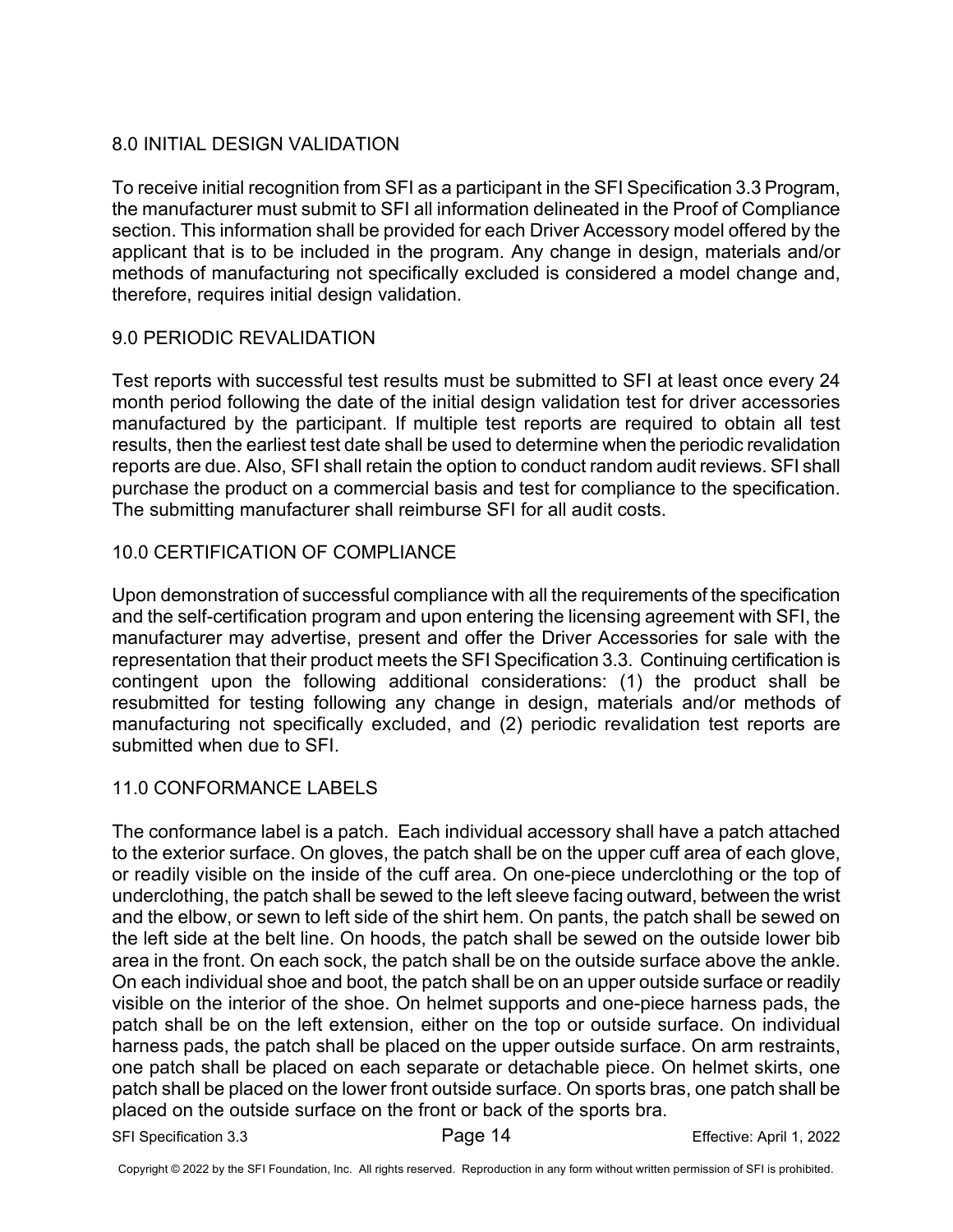# 12.0 DECERTIFICATION

Participating manufacturers are subject to decertification when not in compliance with the requirements of this program or when their products are not in compliance with the requirements of this specification. Decertification will provide SFI the right to effect any and all remedies which are available to SFI in the licensing agreement.

## 13.0 APPEAL PROCEDURE

In the event of decertification, the manufacturer is entitled to an appeal of the decision of SFI. Requests for appeal must be received by SFI no later than thirty days following receipt of the notice of decertification. Appeals of such decisions will be heard at the next meeting of the Board of Directors of SFI.

## 14.0 STATEMENT OF LIMITATIONS

Testing procedures and/or standards contained in this specification are intended for use only as a guide in determining compliance with the minimum performance requirements as defined herein. The granting and assignment of the "This Manufacturer Certifies That This Product Meets SFI Specification 3.3" logo/designation is in no way an endorsement or certification of product performance or reliability by SFI. SFI, its officers, directors and/or members assume no responsibility, legal or otherwise, for failure or malfunctions of a product under this program.

#### 15.0 COSTS

All costs involved in this program will be absorbed by the submitting manufacturer.

#### 16.0 COMPLIANCE PERIOD

As this specification is revised to reflect changes in technology and/or field conditions, to remain current, participating manufacturers in the SFI Specification 3.3, Driver Accessories, Program, must demonstrate full compliance with the requirements of this specification within ninety (90) days of the latest effective date.

<span id="page-14-0"></span>

| Original Issue:<br>Revised:<br>Revised:<br>Revised:<br>Reviewed:<br>Edited:<br>Reviewed:<br>Revised:<br>Reviewed: | <b>February 1, 1991</b><br>November 10, 1991<br>December 3, 1993<br>February 16, 1996<br>December 5, 1997<br>January 15, 1998<br>November 18, 1999<br>November 29, 2001<br>December 4, 2003 |
|-------------------------------------------------------------------------------------------------------------------|---------------------------------------------------------------------------------------------------------------------------------------------------------------------------------------------|
|                                                                                                                   |                                                                                                                                                                                             |

SFI Specification 3.3 **Page 15** Page 15 Effective: April 1, 2022